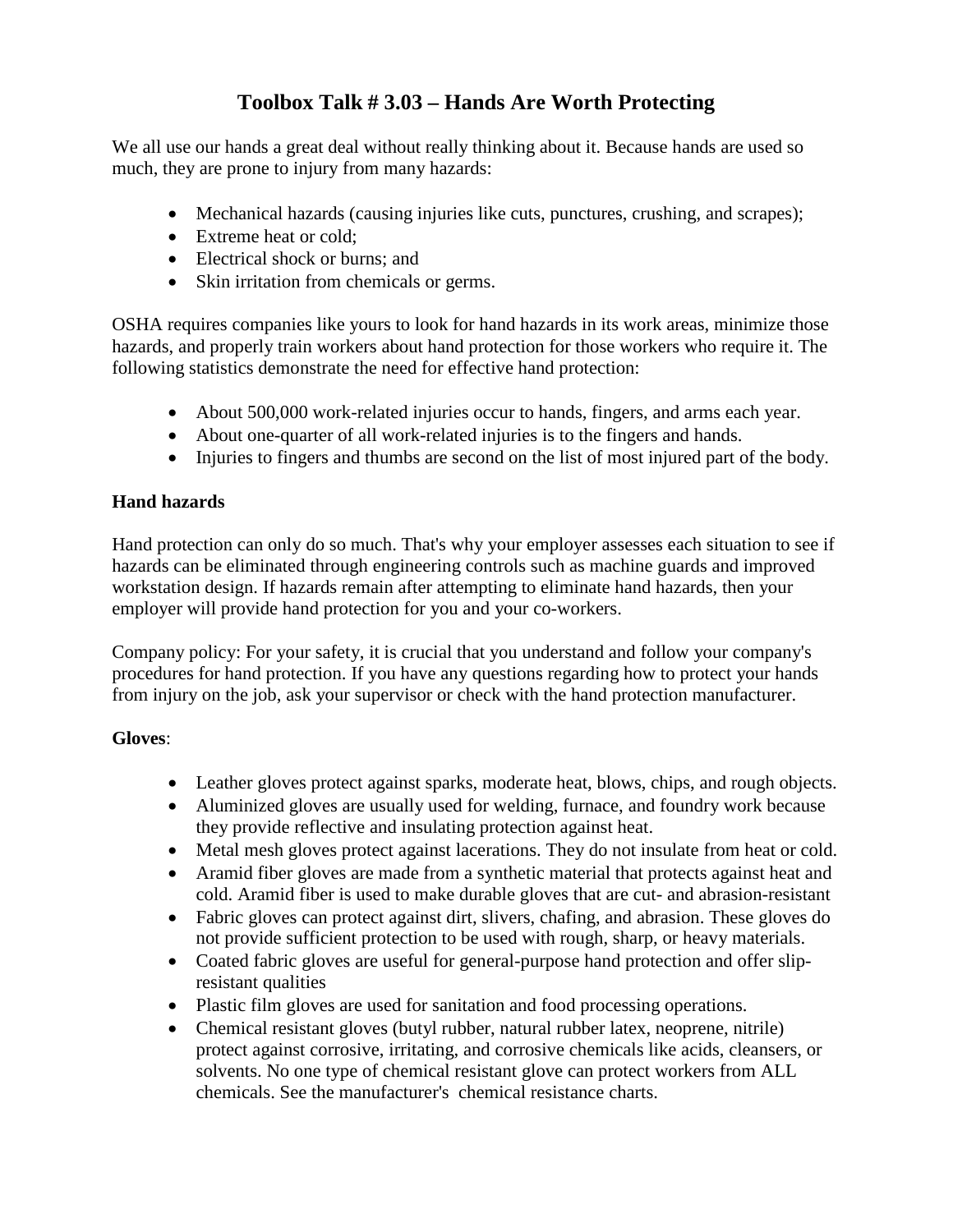#### **Rules of thumb**:

- Inspect gloves for defects like holes, cracks, and other wear before each use. Leaks are especially dangerous.
- Powder hands to make gloves easier to get into and out of.
- Be especially cautious when using any kind of glove with, or near machinery. This is due to the hazard of a part of the glove getting caught in the machinery and drawing a finger or hand into danger.
- Wash or rinse reusable gloves according to your company's cleaning procedures after each use.
- Hold the cuff and pull the glove off so it turns inside out to remove a glove. Do not pull on the fingers. This only contaminates hands.
- Store reusable gloves away from hot areas because heat can stiffen, shrink, and crack gloves.
- Dispose gloves in special containers.
- Clean and dry hands before applying barrier cream.